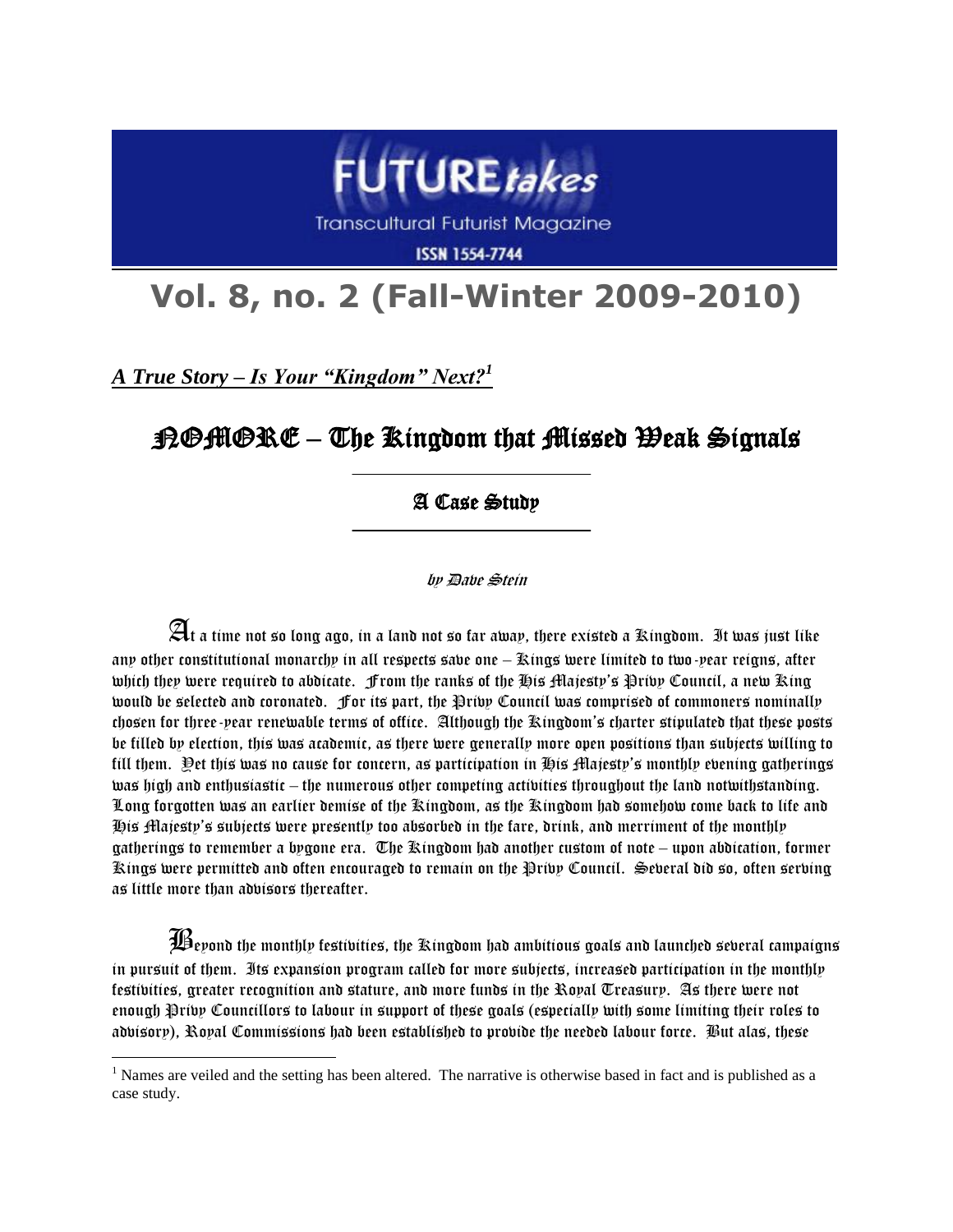efforts to expand the labour force generally came to naught, as the Commissioners were themselves drawn from the ranks of the Privy Council and most were unsuccessful in recruiting other subjects to work with them. **Donetheless**, the festivities went on.

 $\mathbf{\Re}$ ow it came to pass that as one Ring was approaching the end of his reign, no heir to the throne had emerged. Constitutionally, His Majesty's reign was not permitted to extend to a third year – but nobody else wanted to be King! Fear and panic gripped the Privy Council and swept far and wide throughout the Realm as the possibility of an interregnum loomed ever larger.

 $\mathbf f$ inally there came a young knight who agreed to be King, and once again all was well throughout the land. As the monthly gatherings continued, the grim possibility of an interregnum receded further and further into memory, and all seemed well.

 $\overline{\mathbb{U}}$ he festivities went on, and to ensure that members of the younger generation could partake in them, His Majesty decreed that new venues be sought in remote regions of the land. Through various exertions, it was done and for a time appeared successful in attracting new participants – and the monthly revelry went on.

 $\overline{\mathbb{U}}$ he new King was highly capable and widely respected, but after a year and a half, his reign was cut short by His Majesty's extended sojourn to the Northern Lands. Yet another King arose, but circumstances compelled his own abdication after a mere six months or so. And again, the possibility of an interregnum loomed large as no Privy Councillor wanted to be King.

 $\widehat{\mathcal{H}}$ ut once again, a crisis was averted just in the nick of time. As it had once before, the Privy Council finally found a successor who agreed to reign – this time a woman. For the first time in its history, the Kingdom was ruled by a Queen, and all rejoiced! Initially hailed by many as a godsend, she breathed new life into the Kingdom, and the subjects were happy. And the monthly evening gatherings continued with all their revelry, some in new venues – in one case, a museum administered by a prestigious Scientific Academy of another Kingdom. And a series of less-frequent midday gatherings was added, and the Royal Proclamation Page was given a makeover in an effort to interest more subjects and prospective subjects in the affairs of the Kingdom. The population and reputation of the Kingdom grew by leaps and bounds!

 $\mathcal{\widetilde{H}}$ y this time, the Privy Council was meeting monthly to discuss intermediate and long term goals for the Kingdom – quite unlike the olde days of quarterly and bimonthly meetings. Although this new meeting schedule was far more taxing than in the past, none complained. Great were the activities throughout the Kingdom – the fare, the drink, the merriment – and greater were the spun and re-spun tales of goals to be achieved, as Her Majesty endeavored to ensure full buy-in by all Privy Councillors. Labourers to implement the ideas were a secondary concern; they would somehow appear later. In time, the Privy Council gatherings were viewed by some as festivities in themselves, occasions for socializing and modest revelry. But outwardly, all seemed well.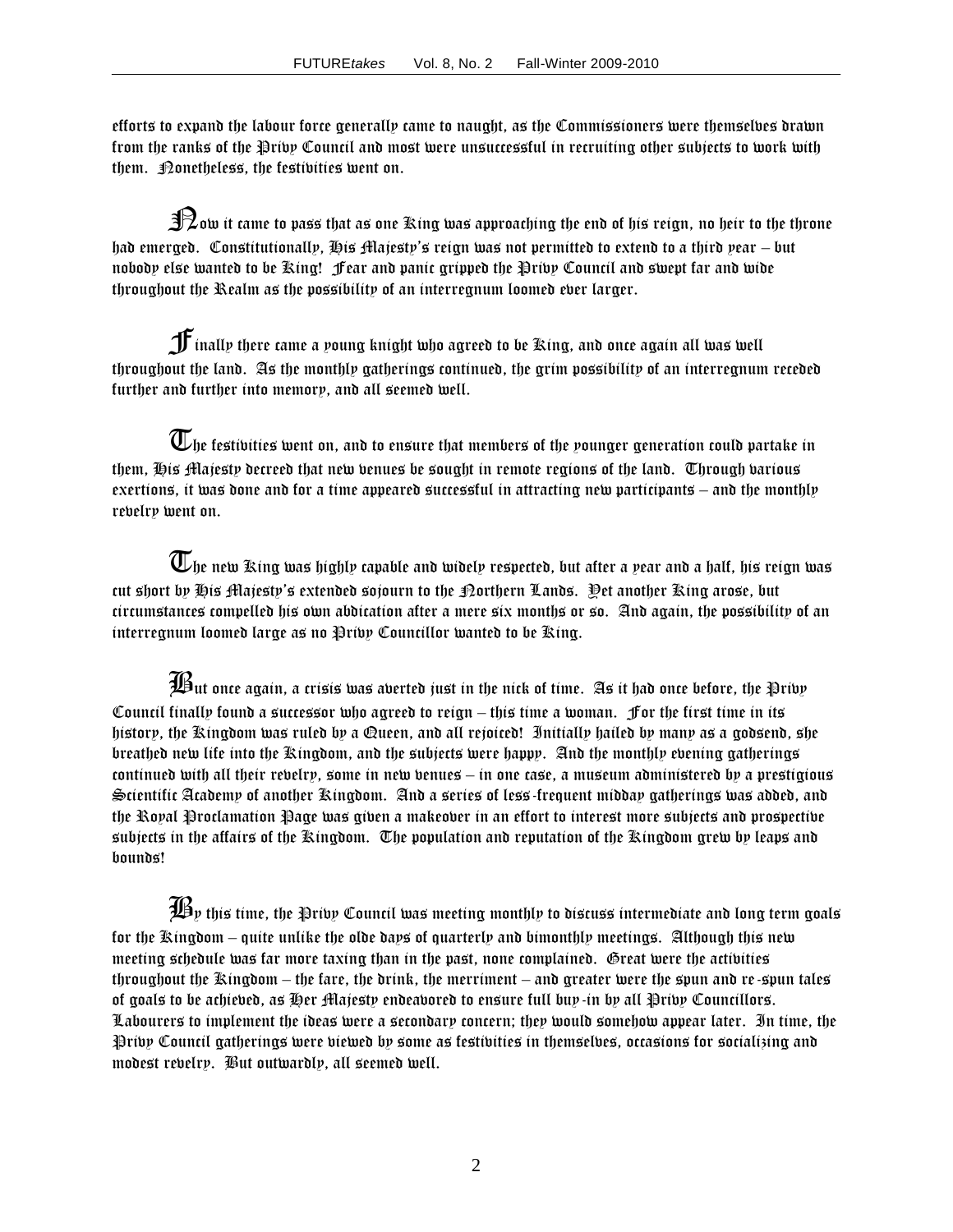$\mathfrak A$ s is typical among Kingdoms, barious members of the Priby Council who had served long and faithfully through the years began tiring of their duties. Wisely recognizing their inability to reap the fruits of their labours – or in some cases the fruits of the anticipated labours of others – some vacated their posts, one by one, over a period of several months. Others malingered on, ostensibly hoping that new workers would magically appear to implement the Royal agenda. Her Majesty and some remaining members began searching far and wide for new Privy Councillors, in some cases assisted by the recently departed members. A few subjects were persuaded to be candidates for the Privy Council and were elected by acclamation, since as in prior reigns, there were barely enough subjects stepping forth to fill the vacant posts. Most of the Royal Commissions remained understaffed, too, some consisting of only one subject (the respective Commissioner, also a Privy Councillor) or at best two. While the number of subjects willing to serve the Kingdom was dwindling, the Kingdom remained outwardly vibrant, and the midday and evening festivities went on.

 $\overline{\mathbb{U}}$ hen, came Her Majesty's proclamation that Royal Commission serbice henceforth be regarded as steppingstones to Privy Council posts, as she sought to build a much-needed labour force for the Kingdom, This method of swelling the ranks made sense and had served other Ringdoms well. But in Her Majesty's Realm, few subjects were interested in election to the Privy Council in the first place, and not surprisingly, there was even less interest in Commission service. Few stepped forth in service to the Kingdom, and fewer were those who regarded this problem as potentially grave. Surprisingly, the weak signals escaped notice even among various Privy Councillors who – by trade, mind you – should have identified them pears earlier, and the revelry went on. In the meantime, the Privy Council had morphed into a Trivial Council, and at least one promising Councillor vacated his post after less than a year of service. Some accounts suggest that there were more. But at least for a time, the Ringdom remained outwardly vibrant.

 ${\mathfrak A}_{\mathfrak l\mathfrak l}$  was not bleak. The monthly festivities continued to command high participation and were earning acclaim. Even on the Trivial Council, two former Kings were actively contributing to the welfare of the Realm. One had already gone on to manage the Royal Treasury (a seemingly thankless job, but one at which he excelled far above his peers). After accepting this post, he founded the Royal Literary Society, which in the months to come would be one of only two surviving remnants of the Kingdom – the other being the Royal Press, which in the meantime had been quietly extending its reach far beyond the Realm's borders – indeed, to other Realms in the larger Federation. Another former King, he who earlier had departed to the Porthern Lands, had by now returned to take charge of the monthly festivities. But these were the exceptions, as others remained on the Trivial Council long after they ceased contributing usefully. for their part, most of the Commissioners remained unsuccessful in attracting helpers.  $\mathcal{D}$ ot surprisingly, one of these Commissioners was none other than the Royal Crier, the same former King who on an earlier occasion had experienced difficulty in finding an heir to the throne; some things never change.

 ${\mathcal{B}}$ n time, the Queen reached the end of her reign and was followed by a new Ring. A wise and able Ruler, he sought to make the Privy Council once again functional, opting for fewer meetings so that the Councillors would have more time to perform real labour in support of the Kingdom's campaigns. But by this time, only a skeleton labour force remained, and the campaigns were never opened. During the months prior to his coronation, several movers and shakers had already vacated their posts, the exertions of the Trivial Council having been squandered on fruitless endeavors and worse, on non-endeavors. Indeed, the